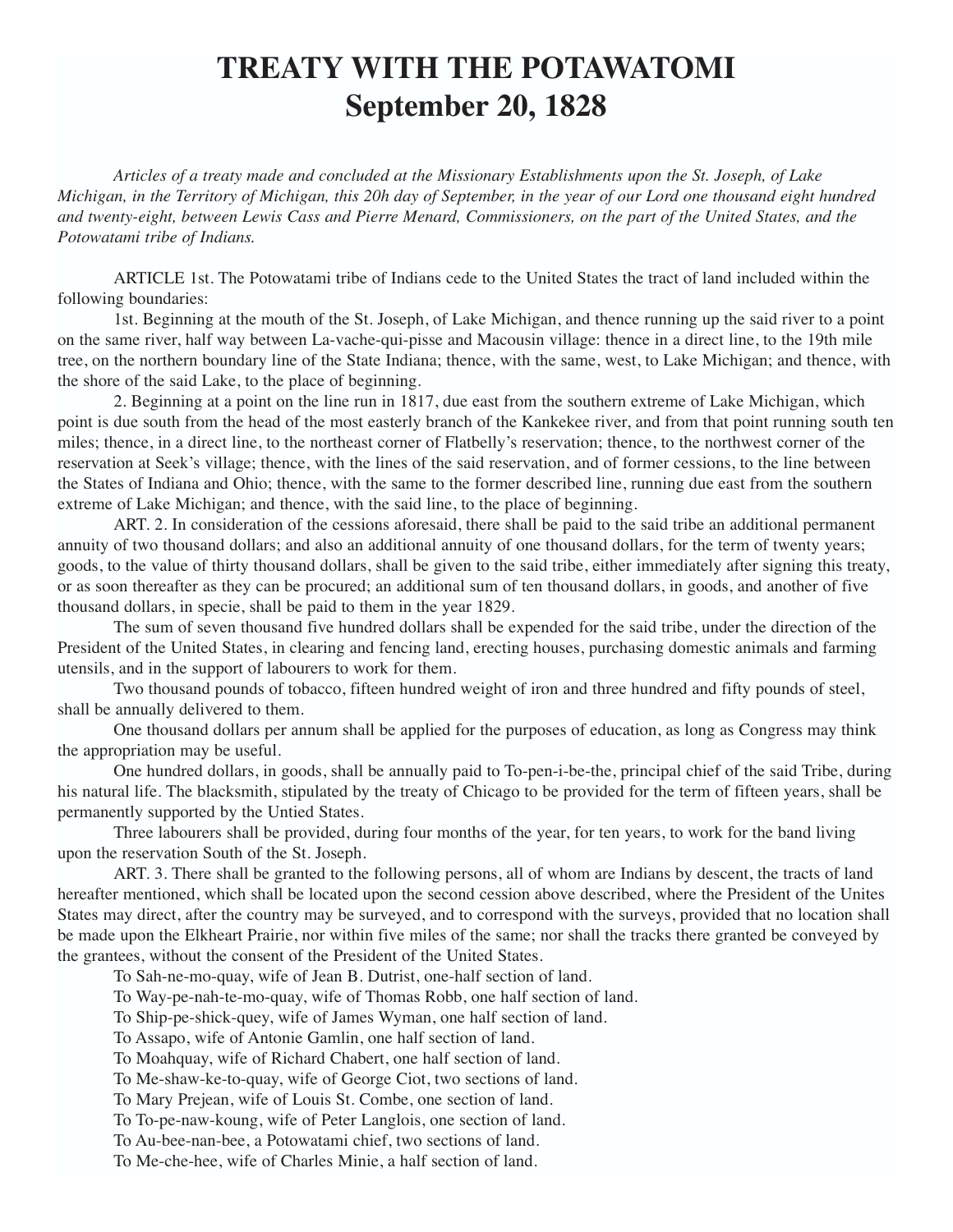To Louison, a Potowatamie, a reservation of one section, to include his house and cornfield.

To Kes-he-wa-quay, wife of Pierre F. Navarre, one section of land.

To Benac, a Potowatami, one section of land.

To Pe-pe-ne-way, a chief, one section of land.

To Pierre Le Clair, one section of land.

To Betsey Ducharme, one half section of land. The section of land granted by the treaty of Chicago to Nancy Burnett, now Nancy Davis, shall be purchased by the United States, if the same can be done for the sum of one thousand dollars.

To Madeleine Bertrand, wife of Joseph Bertrand, one section of land.

ART. 4. The sum of ten thousand eight hundred and ninety-five dollars shall be applied to the payments of certain claims against the Indians, agreeably to a schedule of the said claims hereunto annexed.

ART. 5. Circumstances rendering it probable that the missionary establishment now located upon the St. Joseph, may be compelled to remove west of the Mississippi, it is agreed that when they remove, the value of their buildings and other improvements shall be estimated, and the amount paid by the United States. But, as the location is upon the Indian reservation, the Commissioners are unwilling to assume the responsibility, of making this provision absolute, and therefore its rejection is not to affect any other part of the treaty.

ART. 6. This treaty shall be obligatory, after the same has been ratified by the President and Senate of the United States.

In testimony whereof, the commissioners, and the chiefs and warriors of the said tribe have hereunto set their hands, at the place and upon the say aforesaid.

Lewis Cass Pierre Menard To-pen-e-bee, his x mark, A-bee-na-bee, his x mark, Po-ka-gon, his x mark, Ship-she-wa-non, his x mark, Quai-quai-ta, his x mark, Mixs-a-be, his x mark, Mo-sack, his x mark, Wa-ban-see, his x mark, Pe-nan-shies, his x mark, Mish-ko-see, his x mark, Moran, his x mark, Shaw-wa-nan-see, his x mark, Mank-see, his x mark, Shee-qua, his x mark, Ash-kum, his x mark, Louision, his x mark, Che-chalk-koos, his x mark, Pee-pee-nai-wa, his x mark, Moc-conse, his x mark, Kaush-quaw, his x mark, Sko-mans, his x mark, Au-tiss, his x mark, Me-non-quet, his x mark, Sack-a-mans, his x mark, Kin-ne-kose, his x mark, No-shai-e-quon, his x mark, Pe-tee-nans, his x mark, Jo-saih, his x mark, Mo-teille, his x mark, Wa-pee-kai-non, his x mark, Pack-quin, his x mark,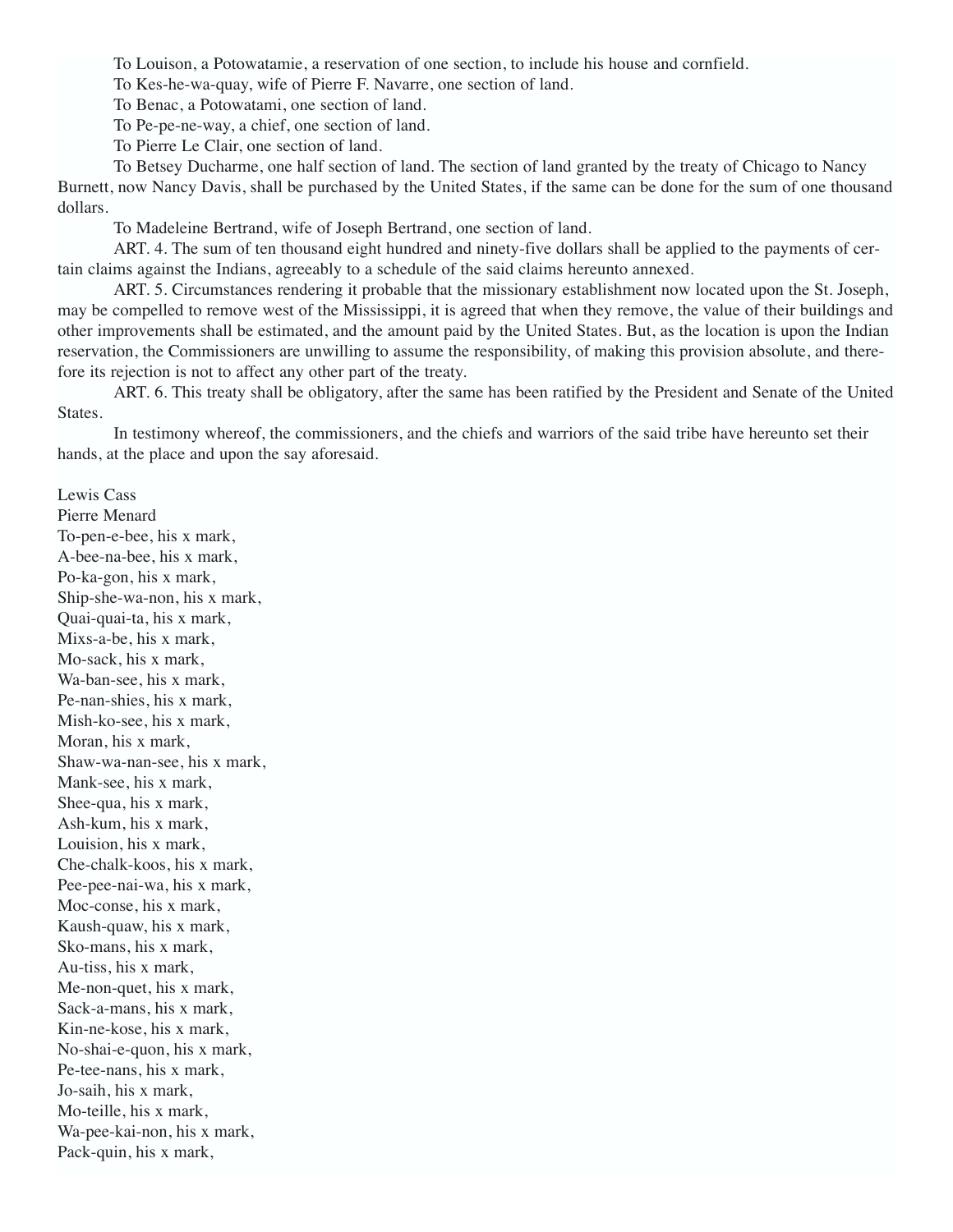Pash-po-oo, his x mark, Mans-kee-os, his x mark, Wash-e-on-ause, his x mark, Pee-shee-wai, his x mark, O-kee-au, his x mark, Nau-kee-o-nuck, his x mark, Me-she-ken-ho, his x mark, Non-ai, his x mark, Wa-shais-skuck, his x mark, Pai-que-she-bai, his x mark, Mix-a-mans, his x mark, Me-tai-was, his x mark, Mis-qua-buck, his x mark, A-bee-tu-que-zuck, his x mark, Kee-ai-so-qua, his x mark, A-bee-tai-que-zuck, his x mark, Wau-shus-kee-zuck, his x mark, Kee-kee-wee-nus-ka, his x mark, Nichee-poo-sick, his x mark, Wa-sai-ka, his x mark, Mee-quen, his x mark, Num-quai-twa, his x mark, Mee-kee-sis, his x mark, Sans-gen-ai, his x mark, Wish-kai, his x mark, She-she-gon, his x mark, Pee-pee-au, his x mark, O-tuck-quin, his x mark, Moo-koos, his x mark, Louison, his x mark, Pchee-koo, his x mark, Sha-wai-no-kuck, his x mark, Zo-zai, his x mark, Wai-za-we-shuck, his x mark, Me-chee-pee-nai-she-ish his x mark,, Com-o-zoo, his x mark, Je-bause, his x mark, Le Boeuf, his x mark.

After the signature of the Treaty, and at the request of the Indians, it was agreed, that of the ten thousand, dollars stipulated to be delivered in goods, in 1829, three thousand dollars shall be delivered immediately, leaving seven thousand dollars in goods to be delivered in 1829.

The reservation of Pe. Langlois' wife to be located upon the north side of Eel river, between Peerish's village and Louison's reservation.

The reservation of Betsey Ducharme to be located at Louison's run.

Lewis Cass, Pierre Menard.

Ratified with the exception of the following paragraph in the third article: "To Joseph Barron, a white man, who has long lived with the Indians, and to whom they are much attached, two sections of land; but the rejection of this grant is not to affect any other part of the treaty."

Signed in the presence of–

Alex. Wolcott, Indian agent, John Tipton, Indian agent, Charles Noble, secretary to commissioners,